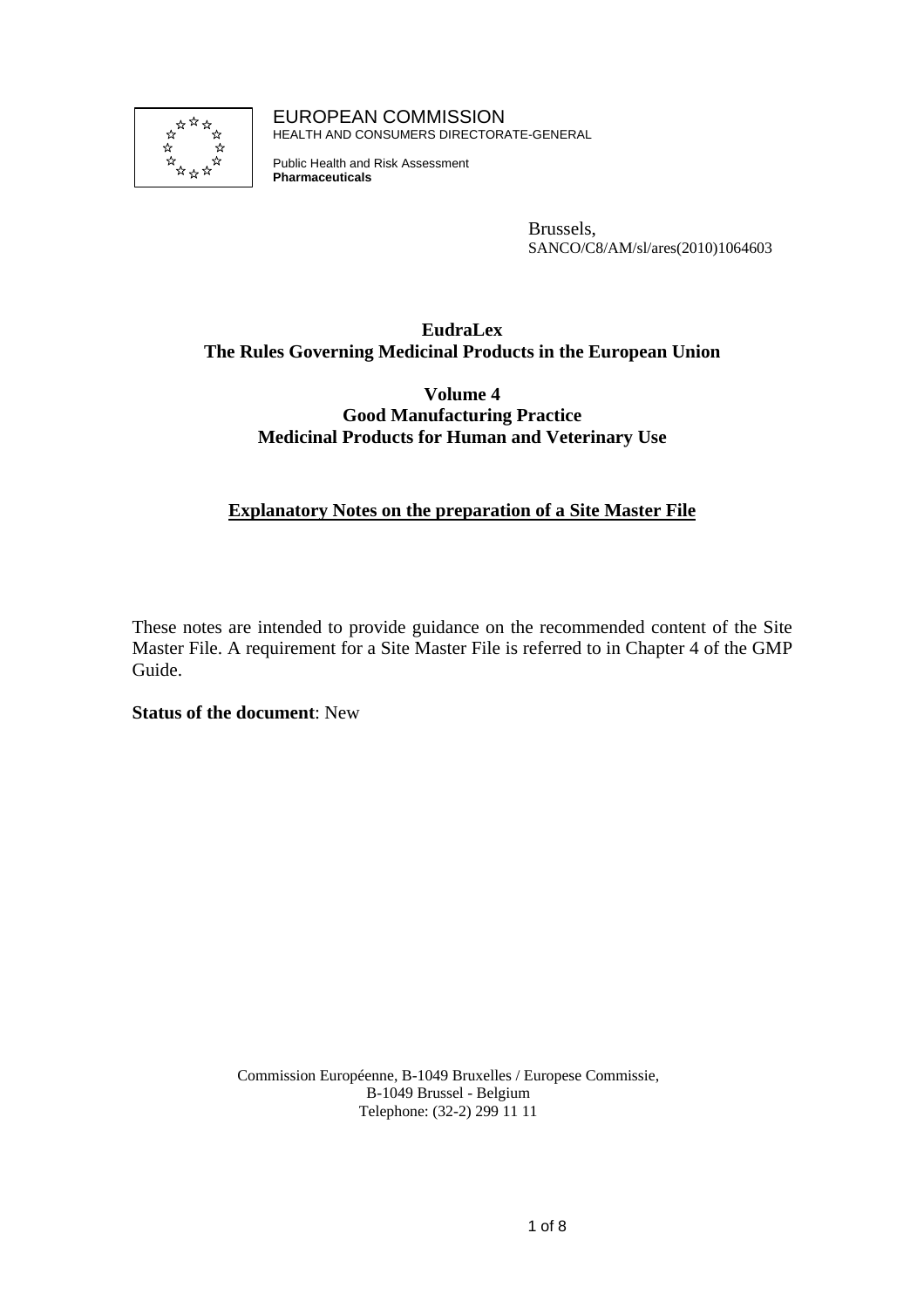# **1. INTRODUCTION**

- 1.1 The Site Master File is prepared by the pharmaceutical manufacturer and should contain specific information about the quality management policies and activities of the site, the production and/or quality control of pharmaceutical manufacturing operations carried out at the named site and any closely integrated operations at adjacent and nearby buildings. If only part of a pharmaceutical operation is carried out on the site, a Site Master File need only describe those operations, e.g. analysis, packaging, etc.
- 1.2 When submitted to a regulatory authority, the Site Master File should provide clear information on the manufacturer's GMP related activities that can be useful in general supervision and in the efficient planning and undertaking of GMP inspections.
- 1.3 A Site Master File should contain adequate information but, as far as possible, not exceed 25-30 pages plus appendices. Simple plans outline drawings or schematic layouts are preferred instead of narratives. The Site Master File, including appendices, should be readable when printed on A4 paper sheets.
- 1.4 The Site Master File should be a part of documentation belonging to the quality management system of the manufacturer and kept updated accordingly. The Site Master File should have an edition number, the date it becomes effective and the date by which it has to be reviewed. It should be subject to regular review to ensure that it is up to date and representative of current activities. Each Appendix can have an individual effective date, allowing for independent updating.

### **2. PURPOSE**

The aim of these Explanatory Notes is to guide the manufacturer of medicinal products in the preparation of a Site Master File that is useful to the regulatory authority in planning and conducting GMP inspections.

### **3. SCOPE**

These Explanatory Notes apply to the preparation and content of the Site Master File. Manufacturers should refer to regional / national regulatory requirements to establish whether it is mandatory for manufacturers of medicinal products to prepare a Site Master File.

These Explanatory Notes apply for all kind of manufacturing operations such as production, packaging and labelling, testing, relabeling and repackaging of all types of medicinal products. The outlines of this guide could also be used in the preparation of a Site Master File or corresponding document by Blood and Tissue Establishments and manufacturers of Active Pharmaceutical Ingredients.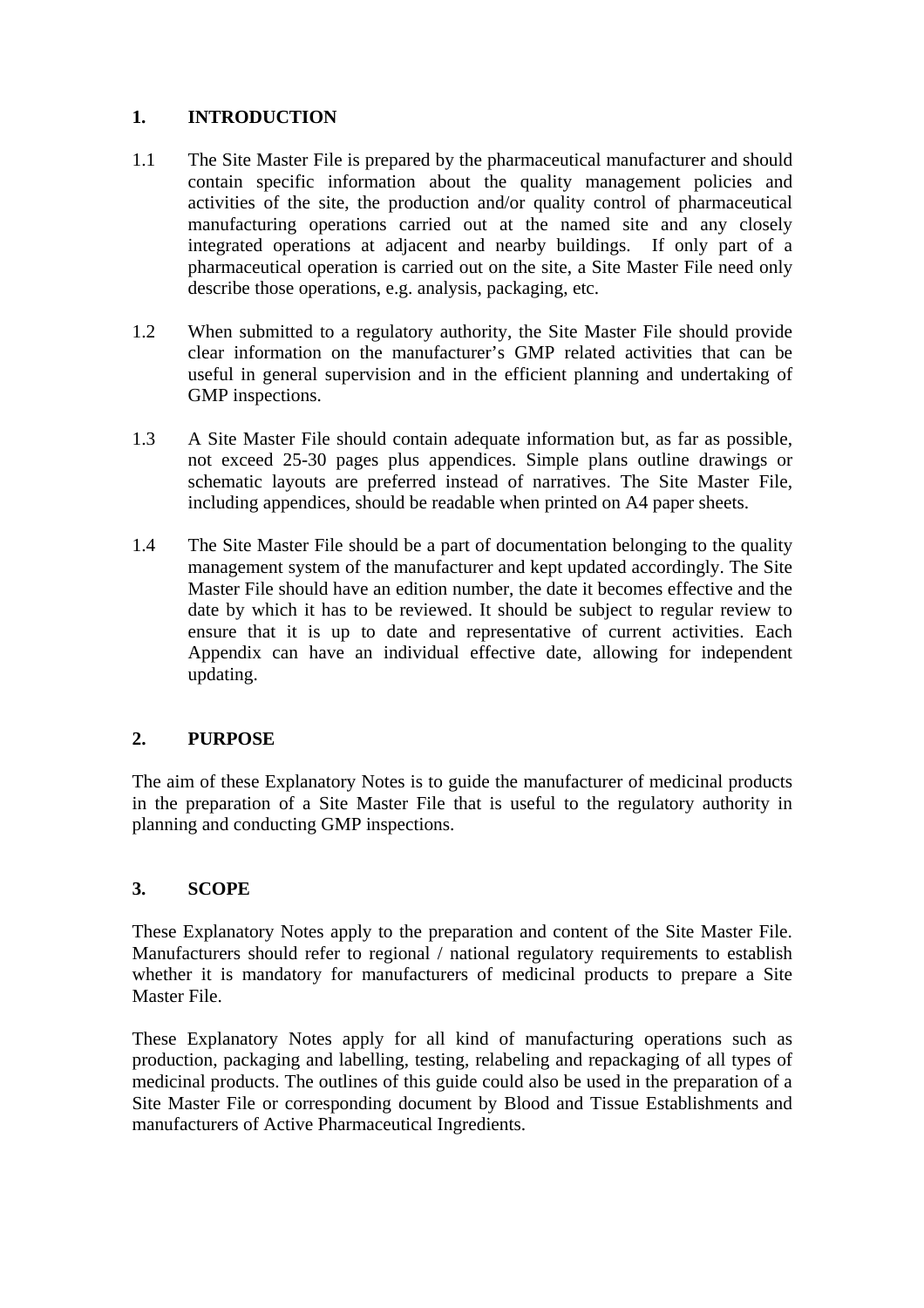# **4. CONTENT OF SITE MASTER FILE**

 $\overline{a}$ 

Refer to the Annex for the format to be used.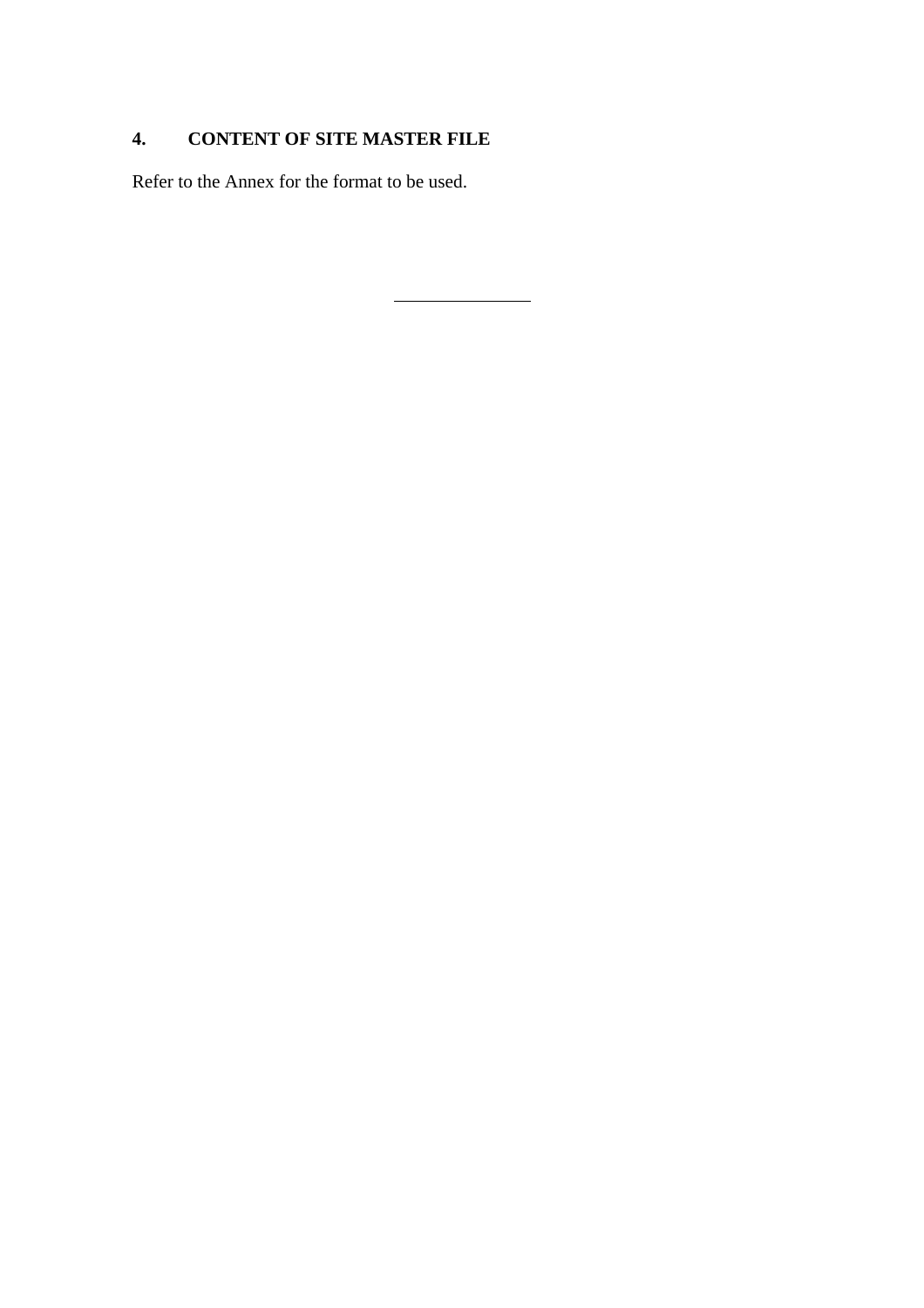# **ANNEX: CONTENT OF SITE MASTER FILE**

### **1. GENERAL INFORMATION ON THE MANUFACTURER**

#### **1.1 Contact information on the manufacturer**

- Name and official address of the manufacturer;
- Names and street addresses of the site, buildings and production units located on the site;
- Contact information of the manufacturer including 24 hrs telephone number of the contact personnel in the case of product defects or recalls.
- Identification number of the site as e.g. GPS details, or any other geographic location system, D-U-N-S (Data Universal Numbering System) Number (a unique identification number provided by Dun & Bradstreet) of the site $<sup>1</sup>$ </sup>

#### **1.2 Authorised pharmaceutical manufacturing activities of the site.**

- Copy of the valid manufacturing authorisation issued by the relevant Competent Authority in Appendix 1; or when applicable, reference to the EudraGMP database. If the Competent Authority does not issue manufacturing authorizations, this should be stated.
- Brief description of manufacture, import, export, distribution and other activities as authorized by the relevant Competent Authorities including foreign authorities with authorized dosage forms/activities, respectively; where not covered by the manufacturing authorization;
- Type of products currently manufactured on-site (list in Appendix 2) where not covered by Appendix 1 or EudraGMP entry;
- List of GMP inspections of the site within the last 5 years; including dates and name/country of the Competent Authority having performed the inspection. A copy of current GMP certificate (Appendix 3) or reference to the EudraGMP database, should be included, if available.

#### **1.3 Any other manufacturing activities carried out on the site**

Description of non-pharmaceutical activities on-site, if any.

### **2. QUALITY MANAGEMENT SYSTEM OF THE MANUFACTURER**

#### **2.1 The quality management system of the manufacturer**

- Brief description of the quality management systems run by the company and reference to the standards used;
- Responsibilities related to the maintaining of quality system including senior management;

 $\overline{a}$ <sup>1</sup> A D-U-N-S reference is required for Site Master Files submitted to EU/EEA authorities for manufacturing sites located outside of the EU/EEA.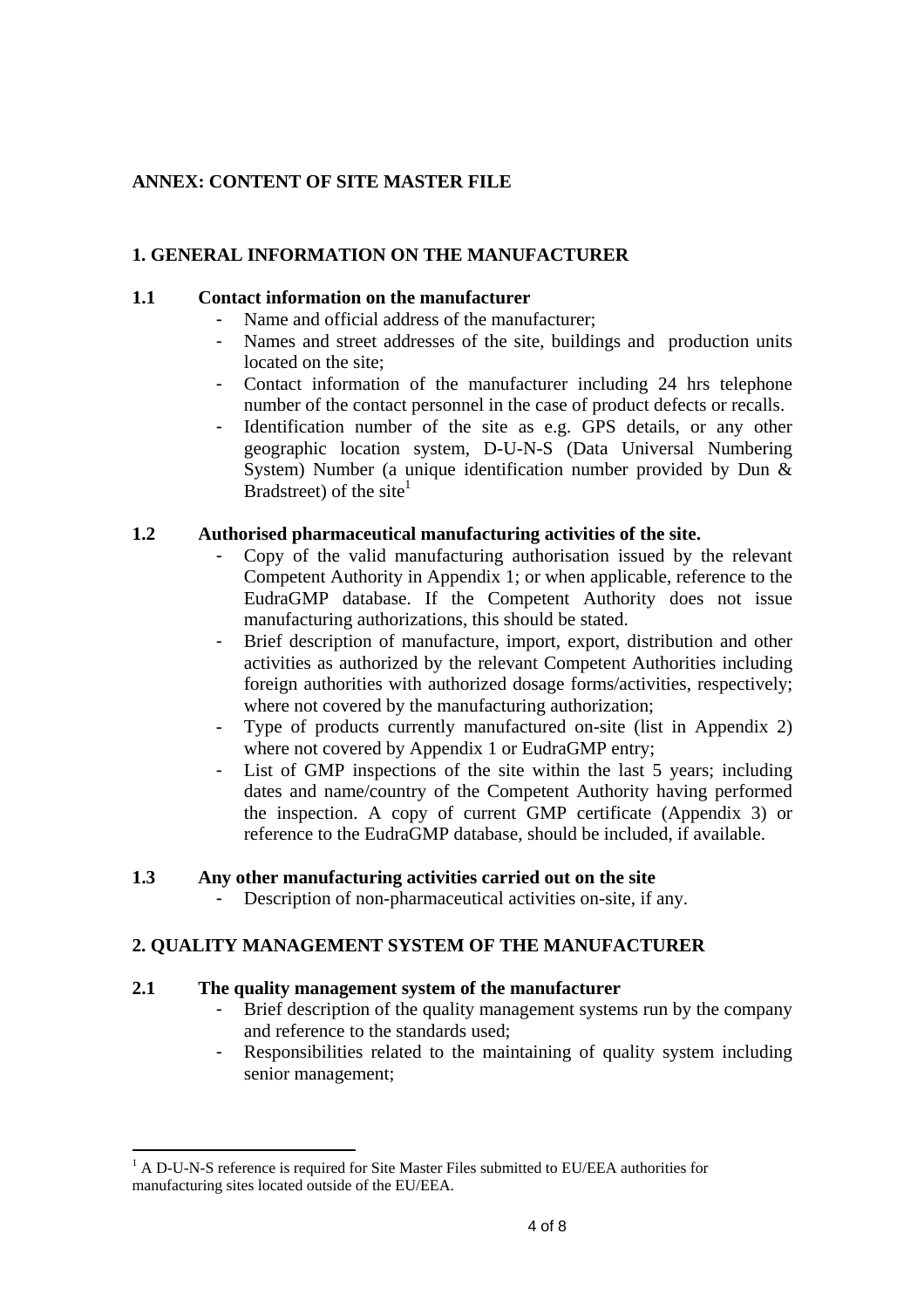- Information of activities for which the site is accredited and certified, including dates and contents of accreditations, names of accrediting bodies.

## **2.2. Release procedure of finished products**

- Detailed description of qualification requirements (education and work experience) of the Authorised Person(s) / Qualified Person(s) responsible for batch certification and releasing procedures;
- General description of batch certification and releasing procedure;
- Role of Authorised Person / Qualified Person in quarantine and release of finished products and in assessment of compliance with the Marketing Authorisation;
- The arrangements between Authorised Persons / Qualified Persons when several Authorised Persons / Qualified Persons are involved;
- Statement on whether the control strategy employs Process Analytical Technology (PAT) and/or Real Time Release or Parametric Release;

# **2.3 Management of suppliers and contractors**

- A brief summary of the establishment/knowledge of supply chain and the external audit program;
- Brief description of the qualification system of contractors, manufacturers of active pharmaceutical ingredients (API) and other critical materials suppliers;
- Measures taken to ensure that products manufactured are compliant with TSE (Transmitting animal spongiform encephalopathy) guidelines.
- Measures adopted where counterfeit/falsified products, bulk products (i.e. unpacked tablets), active pharmaceutical ingredients or excipients are suspected or identified.
- Use of outside scientific, analytical or other technical assistance in relation to manufacture and analysis;
- List of contract manufacturers and laboratories including the addresses and contact information and flow charts of supply-chains for outsourced manufacturing and Quality Control activities; e.g. sterilization of primary packaging material for aseptic processes, testing of starting raw-materials etc, should be presented in Appendix 4;
- Brief overview of the responsibility sharing between the contract giver and acceptor with respect to compliance with the Marketing Authorization (where not included under 2.2).

### **2.4 Quality Risk Management (QRM)**

- Brief description of QRM methodologies used by the manufacturer;
- Scope and focus of QRM including brief description of any activities which are performed at corporate level, and those which are performed locally. Any application of the QRM system to assess continuity of supply should be mentioned;

### **2.5 Product Quality Reviews**

- Brief description of methodologies used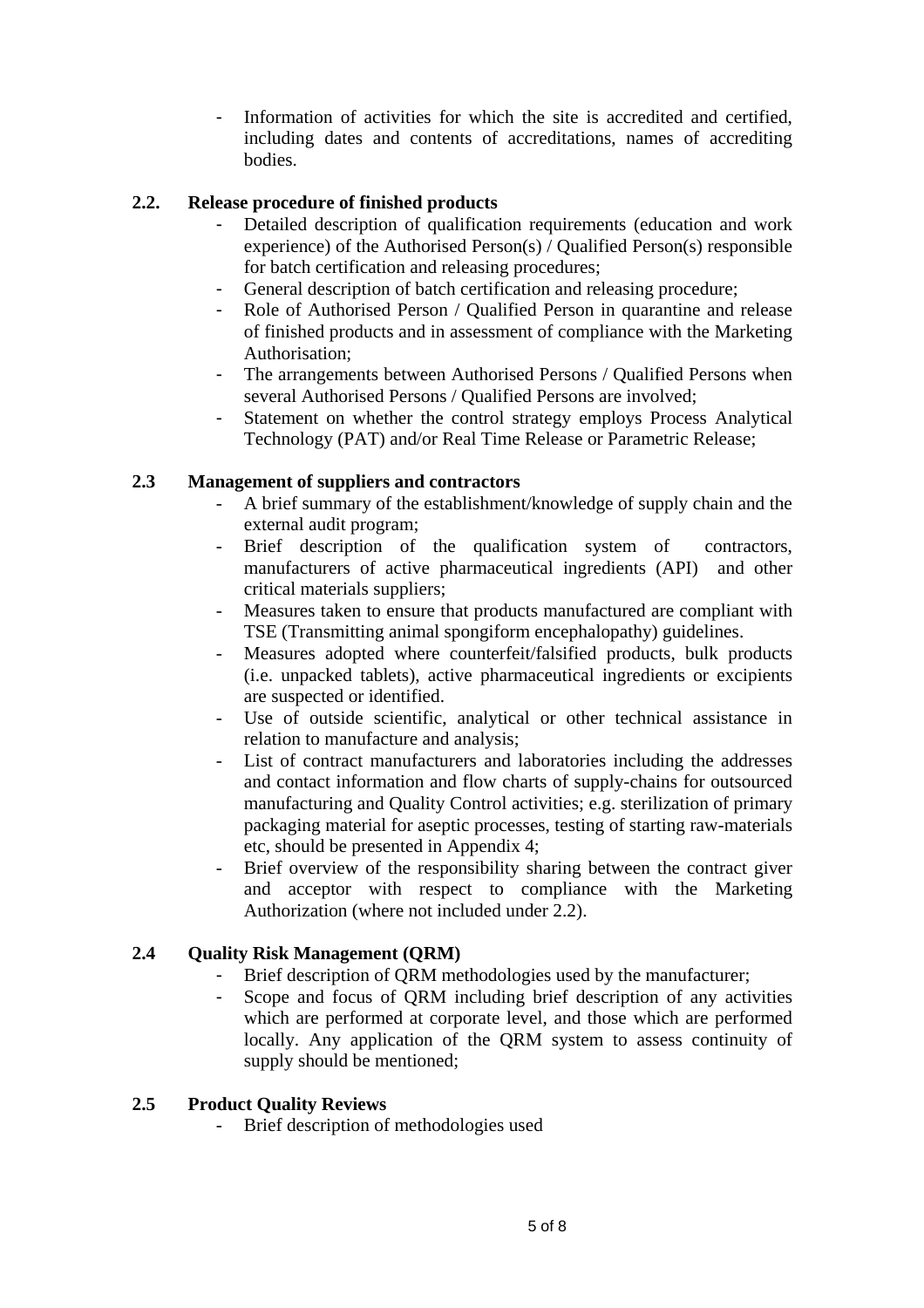### **3. PERSONNEL**

- Organisation chart showing the arrangements for quality management, production and quality control positions/titles in Appendix 5, including senior management and Qualified Person(s);
- Number of employees engaged in the quality management, production, quality control, storage and distribution respectively;

# **4. PREMISES AND EQUIPMENT**

### **4.1 Premises**

- Short description of plant; size of the site and list of buildings. If the production for different markets, i.e. for local, EU, USA etc takes place in different buildings on the site, the buildings should be listed with destined markets identified (if not identified under 1.1);
- Simple plan or description of manufacturing areas with indication of scale (architectural or engineering drawings are not required);
- Lay outs and flow charts of the production areas (in Appendix 6) showing the room classification and pressure differentials between adjoining areas and indicating the production activities (i.e. compounding, filling, storage, packaging, etc.) in the rooms.;
- Lay-outs of warehouses and storage areas, with special areas for the storage and handling of highly toxic, hazardous and sensitising materials indicated, if applicable;
- Brief description of specific storage conditions if applicable, but not indicated on the lay-outs;
- 4.1.1 Brief description of heating, ventilation and air conditioning (HVAC) systems
	- Principles for defining the air supply, temperature, humidity, pressure differentials and air change rates, policy of air recirculation (%);
- 4.1.2 Brief description of water systems
	- Quality references of water produced
	- Schematic drawings of the systems in Appendix 7
- 4.1.3. Brief description of other relevant utilities, such as steam, compressed air, nitrogen, etc.

### **4.2 Equipment**

4.2.1 Listing of major production and control laboratory equipment with critical pieces of equipment identified should be provided in Appendix 8.

# 4.2.2 **Cleaning and sanitation**

- Brief description of cleaning and sanitation methods of product contact surfaces (i.e. manual cleaning, automatic Clean-in-Place, etc).

### 4.2.3 **GMP critical computerised systems**

Description of GMP critical computerised systems (excluding equipment specific Programmable Logic Controllers (PLCs)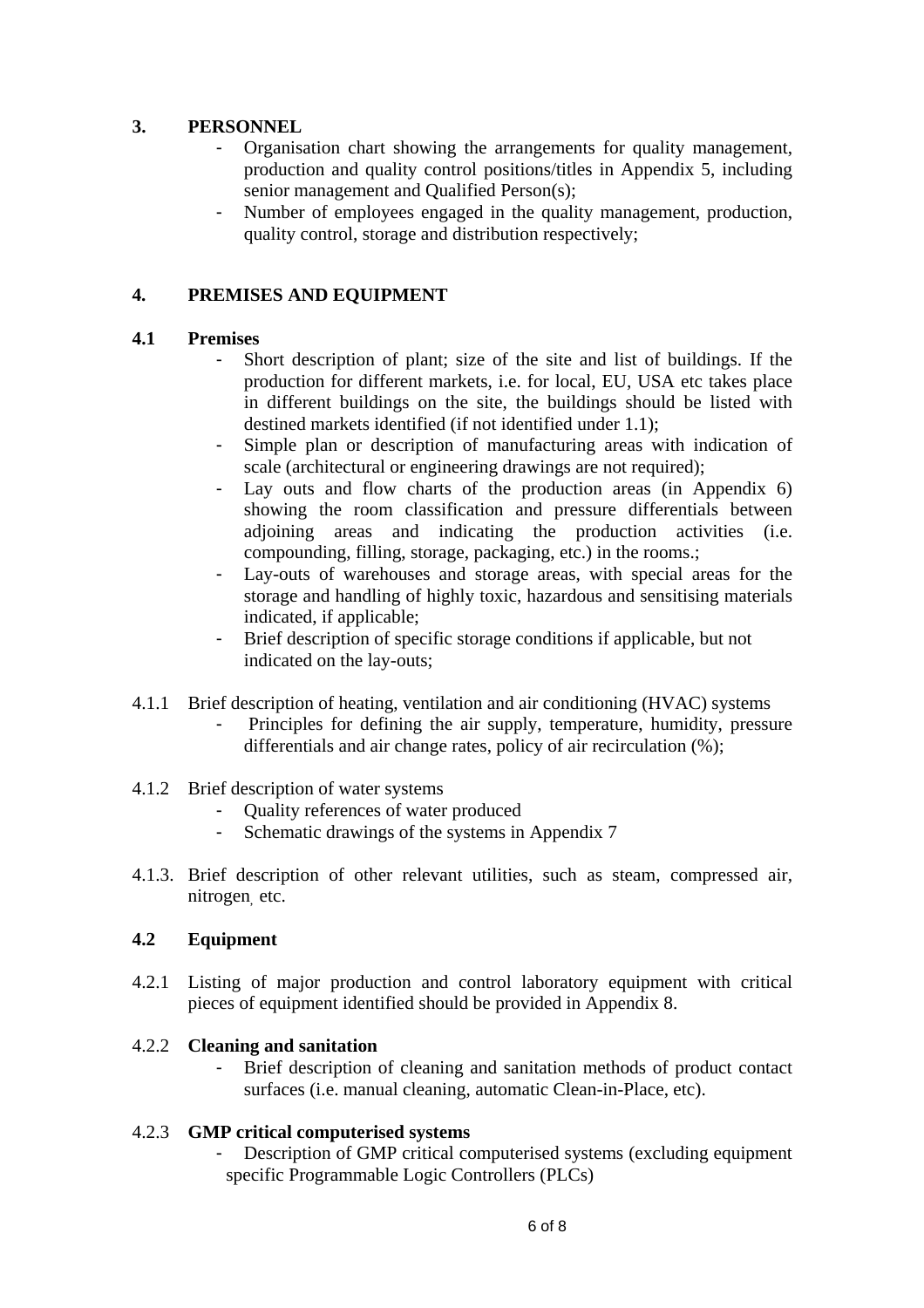# **5. DOCUMENTATION**

- Description of documentation system (i.e. electronic, manual);
- When documents and records are stored or archived off-site (including pharmacovigilance data, when applicable): List of types of documents/records; Name and address of storage site and an estimate of time required retrieving documents from the off-site archive.

# **6. PRODUCTION**

### **6.1. Type of products**

(References to Appendix 1 or 2 can be made):

- Type of products manufactured including
	- list of dosage forms of both human and veterinary products which are manufactured on the site
	- list of dosage forms of investigational medicinal products (IMP) manufactured for any clinical trials on the site, and when different from the commercial manufacturing, information of production areas and personnel
- Toxic or hazardous substances handled (e.g. with high pharmacological activity and/or with sensitising properties);
- Product types manufactured in a dedicated facility or on a campaign basis, if applicable;
- Process Analytical Technology (PAT) applications, if applicable: general statement of the relevant technology, and associated computerized systems;

### **6.2 Process validation**

- Brief description of general policy for process validation;
- Policy for reprocessing or reworking;

### **6.3 Material management and warehousing**

- Arrangements for the handling of starting materials, packaging materials, bulk and finished products including sampling, quarantine, release and storage
- Arrangements for the handling of rejected materials and products

# **7. QUALITY CONTROL (QC)**

Description of the Quality Control activities carried out on the site in terms of physical, chemical, and microbiological and biological testing.

### **8. DISTRIBUTION, COMPLAINTS, PRODUCT DEFECTS AND RECALLS**

- **8.1** Distribution (to the part under the responsibility of the manufacturer)
	- Types (wholesale licence holders, manufacturing licence holders, etc) and locations (EU/EEA, USA, etc) of the companies to which the products are shipped from the site;